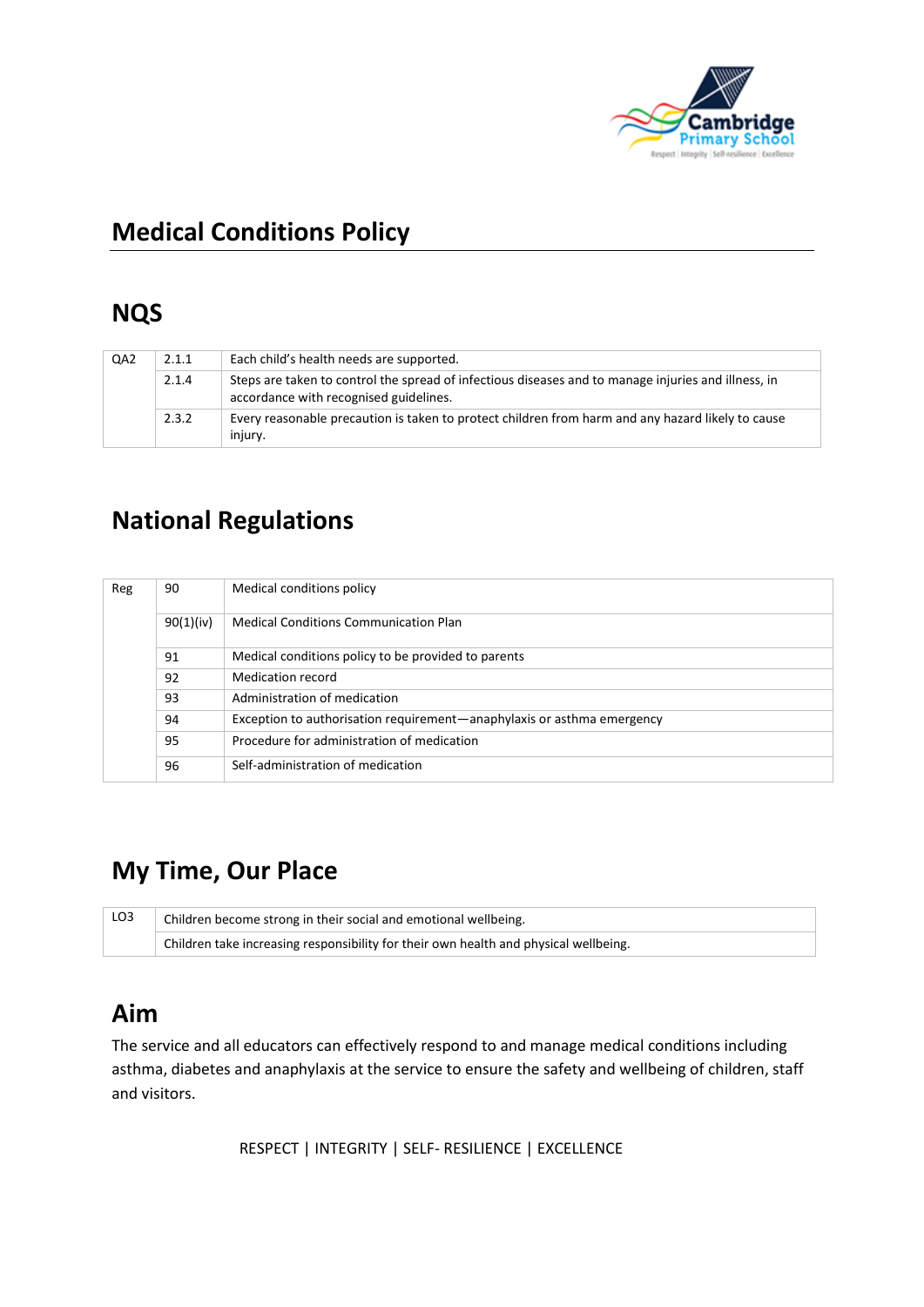

# **Related Policies**

Additional Needs Policy

Administration of First Aid Policy Death of a Child Policy Emergency Service Contact Policy Emergency Management and Evacuation Policy Enrolment Policy Food Nutrition and Beverage Policy Health, Hygiene and Safe Food Policy HIV AIDS Policy Immunisation and Disease Prevention Policy Incident, Injury, Trauma and Illness Policy Infectious Diseases Policy Privacy and Confidentiality Policy

## **Implementation**

The service will involve all educators, families and children in regular discussions about medical conditions and general health and wellbeing throughout our curriculum. The service will adhere to privacy and confidentiality procedures when dealing with individual health needs.

A copy of the Medical Conditions Policy must be provided to all educators and volunteers at the service. The Policy must also be provided to parents of children enrolled at the service including those whose child has been identified as having a specific health care need or allergy. Educators are also responsible for raising any concerns with a child's parents about any medical condition/suspected medical condition, or known allergens that pose a risk to the child.

No child enrolled at the service will be able to attend the service without medication prescribed by their medical practitioner. In particular, no child who has been prescribed an adrenaline autoinjection device, insulin injection device or asthma inhaler is permitted to attend the service or its programs without the device.

Families are required to provide information about their child's health care needs, allergies, medical conditions and medication on the Enrolment Form and are responsible for updating the service about these things, including any new medication, ceasing of medication, or changes to their child's prescription.

 RESPECT | INTEGRITY | SELF- RESILIENCE | EXCELLENCE All educators and volunteers at the service must follow a child's Medical Management Plan in the event of an incident related to a child's specific health care need, allergy or medical condition.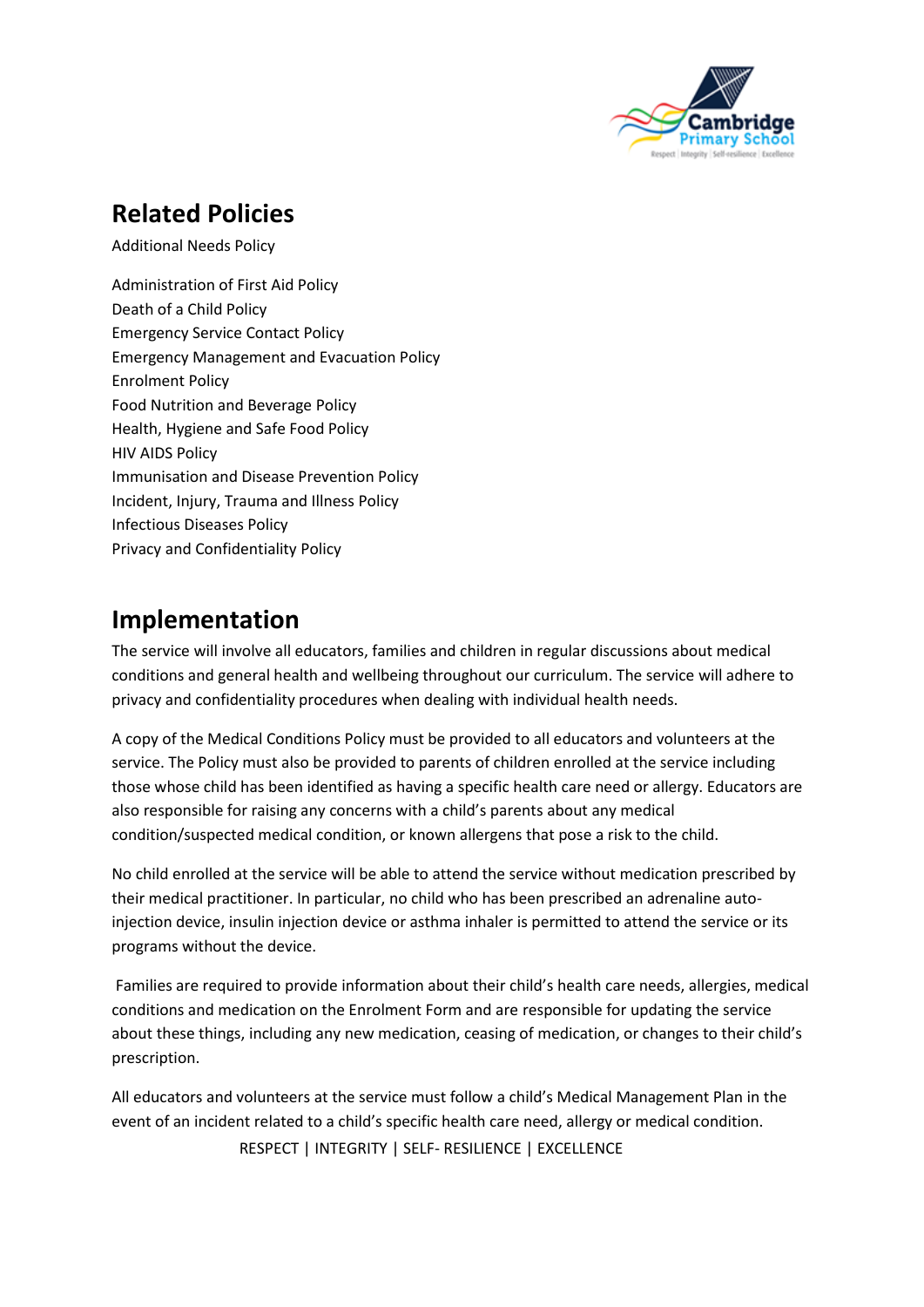

All families are asked to update the plans at the beginning of the year. This is coordinated and managed through the provider's first aid officer.

#### **Information that must be provided in Enrolment Record**

The service's Enrolment Form provides an opportunity for parents to help the service effectively meet their child's needs relating to any medical condition.

The enrolment record will include details of any:

- specific health care needs or medical conditions of the child, including asthma, diabetes, allergies, and whether the child has been diagnosed at risk of anaphylaxis.
- any Medical Management Plan provided by a child's parents and/or registered medical practitioner. This Plan should:
	- o have supporting documentation if appropriate
	- o include a photo of the child
	- o if relevant, state what triggers the allergy or medical condition
	- o first aid needed
	- o contact details of the doctor who signed the plan
	- o state when the Plan should be reviewed.

Copies of the plan should be kept with the child's medication and also accompany them on any excursions.

Where there is a Medical Management Plan, a risk minimisation plan must be developed and informed from the child's Medical Management Plan.

Note parents are responsible for updating their child's Medical Management Plan/providing a new Plan as necessary and will be regularly reminded by the service as per the Medical Management Communications Plan.

Any new information will be attached to the Enrolment Form and kept on file at the service. Educators will ensure information that is displayed about a child's medical conditions is updated.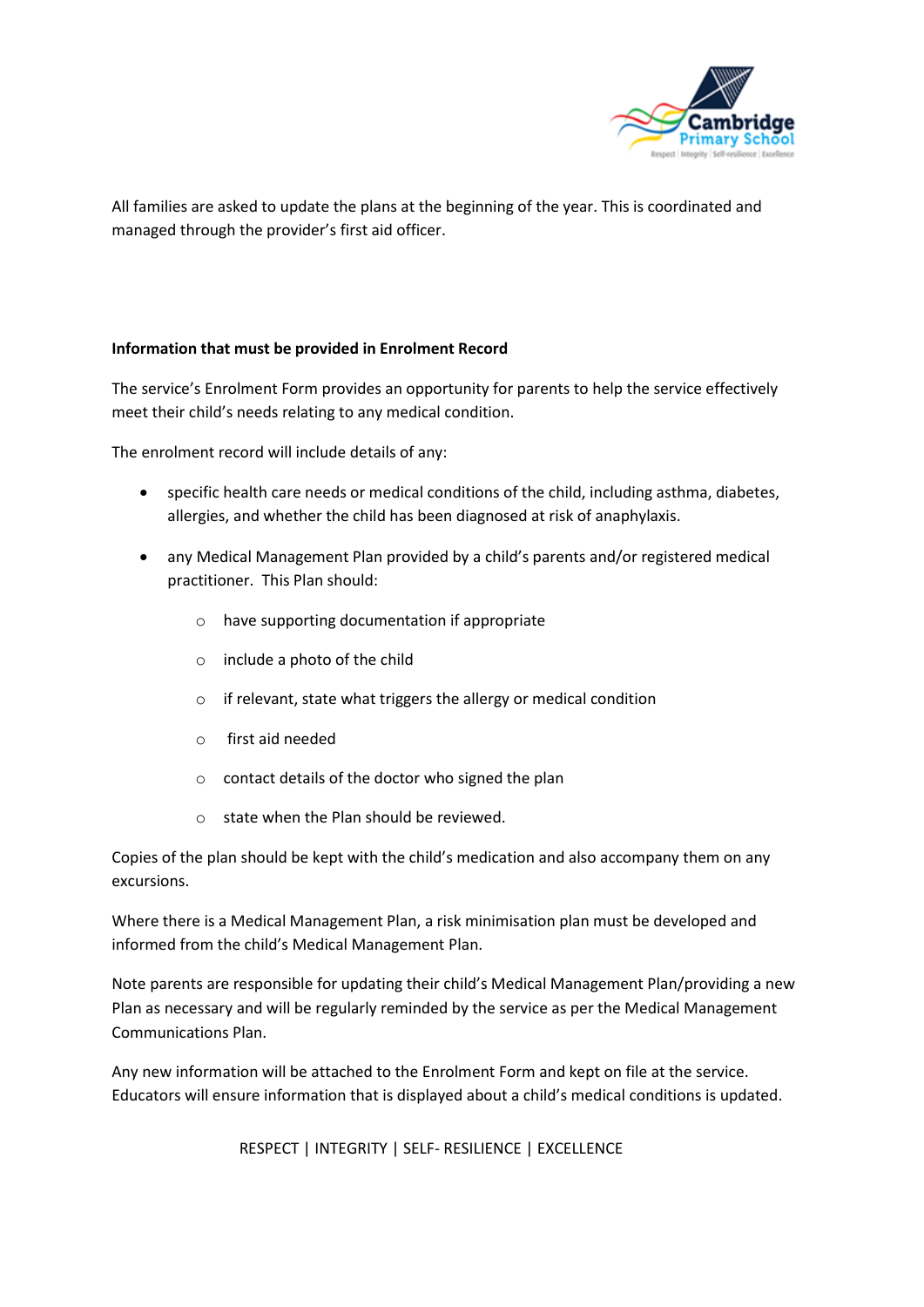

#### **Identifying Children with Medical Conditions**

Any information relating to a child's medical conditions will be shared with relevant educators at the service. Educators will be briefed on the specific health needs of each child.

Our service will implement the following communications plan to ensure that relevant educators, staff and volunteers are:

- informed about the Medical Conditions Policy
- easily able to identify a child with medical conditions
- are aware of the requirements of any medical management plans and risk minimisation plans
- aware of the location of each child's medication
- updated on the child's treatment along with any regulatory changes that may affect practices for specific medical conditions.

#### Staff will be informed of this policy through induction and the staff information handbook.

Our service will display information about a child's medical management plan, risk minimisation plan, and the location of each child's medication in an area near a telephone that is visible and easily accessed by all educators to ensure all procedures are followed. We will ensure the display of information meets privacy guidelines and is not accessible to visitors or other families. We will explain to families why this is important for the safety of the child and obtain parental consent.

Where a child has been diagnosed at risk of anaphylaxis, a notice stating this must be displayed at the service so it is clearly visible from the main entrance. The privacy and confidentiality of the child will be maintained at all times and the public notice will not name the child.

#### **Medical Conditions Risk Minimisation Plan**

Using a child's Medical Management Plan, our service will develop a Medical Conditions Risk Minimisation Plan in consultation with a child's parents and medical professionals which will ensure that:

• any risks are assessed and minimised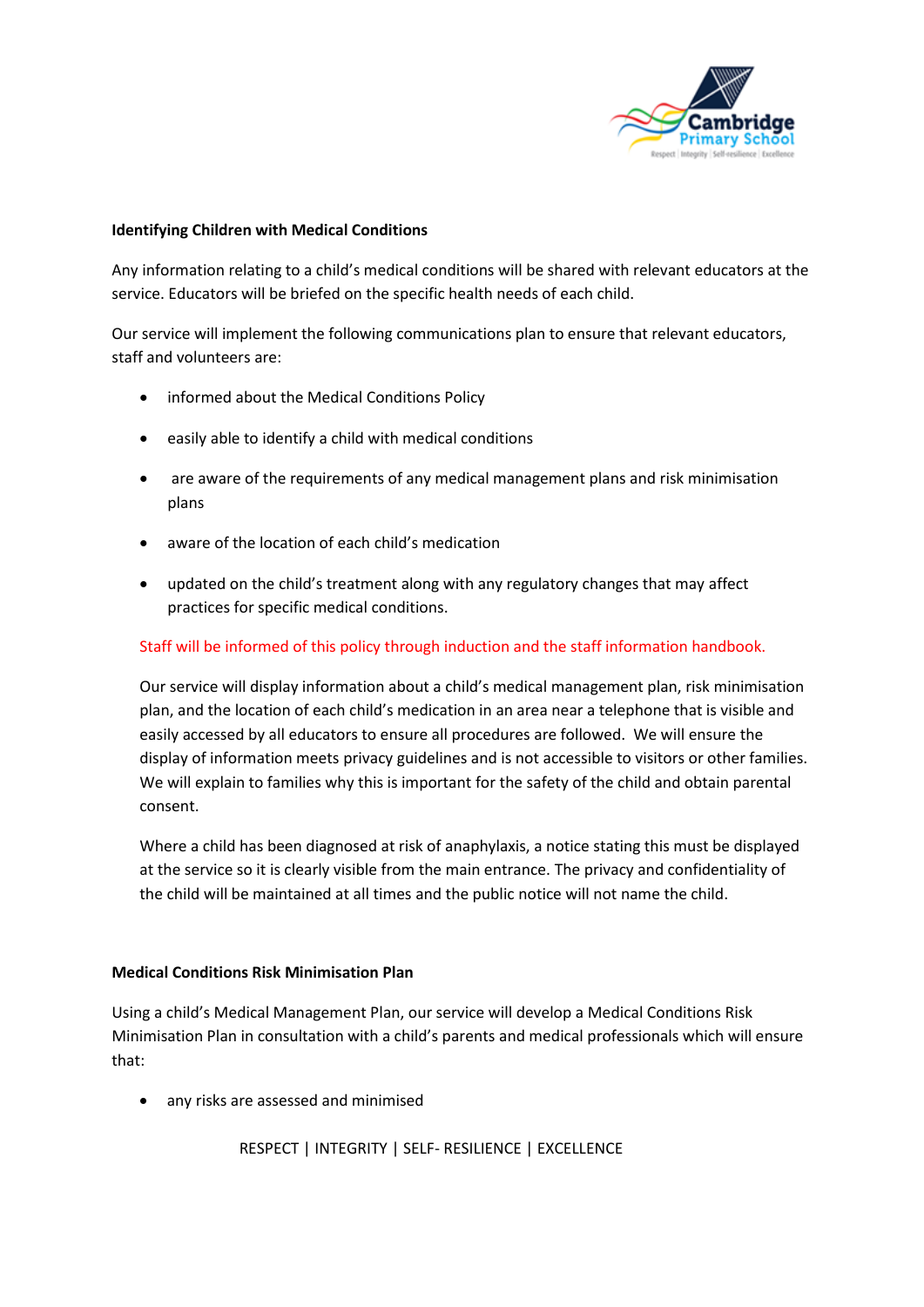

- if relevant, practices and procedures for the safe handling of food, preparation, consumption and service of food for the child are developed and implemented (note we will follow all health, hygiene and safe food policies and procedures)
- all parents are notified of any known allergens that pose a risk to a child and how these risks will be minimised
- a child does not attend the service without medication prescribed by their medical practitioner in relation to their specific medical condition.

Our service will routinely review each child's medication to ensure it hasn't expired.

#### **Medical Conditions Risk Minimisation Plan: Anaphylaxis/Allergy Management**

While not common, anaphylaxis is life threatening. Anaphylaxis is a severe allergic reaction to a substance. While prior exposure to allergens is needed for the development of true anaphylaxis, severe allergic reactions can occur when no documented history exists. We are aware that allergies are very specific to the individual and it is possible to have an allergy to any foreign substance.

Anaphylaxis is usually caused by a food allergy. Foods most commonly associated with anaphylaxis include peanuts, seafood, nuts and in children eggs and cows' milk. While developing the Medical Conditions Risk Minimisation Plan and to minimise the risk of exposure of children to foods that might trigger severe allergy or anaphylaxis in susceptible children, our service *will:*

- not allow children to trade food, utensils or food containers.
- prepare food in line with a child's medical management plan and family recommendations.
- use non-food rewards with children, for example, stickers for appropriate behaviour.
- request families to label all bottles, drinks and lunchboxes etc with their child's name.
- consider whether it's necessary to change or restrict the use of food products in craft, science experiments and cooking classes so children with allergies can participate.
- instruct educators on the need to prevent cross contamination.
- be aware that a child may have a number of food allergies or there may be a number of children with different food allergies, and it may not be possible to have an allergy free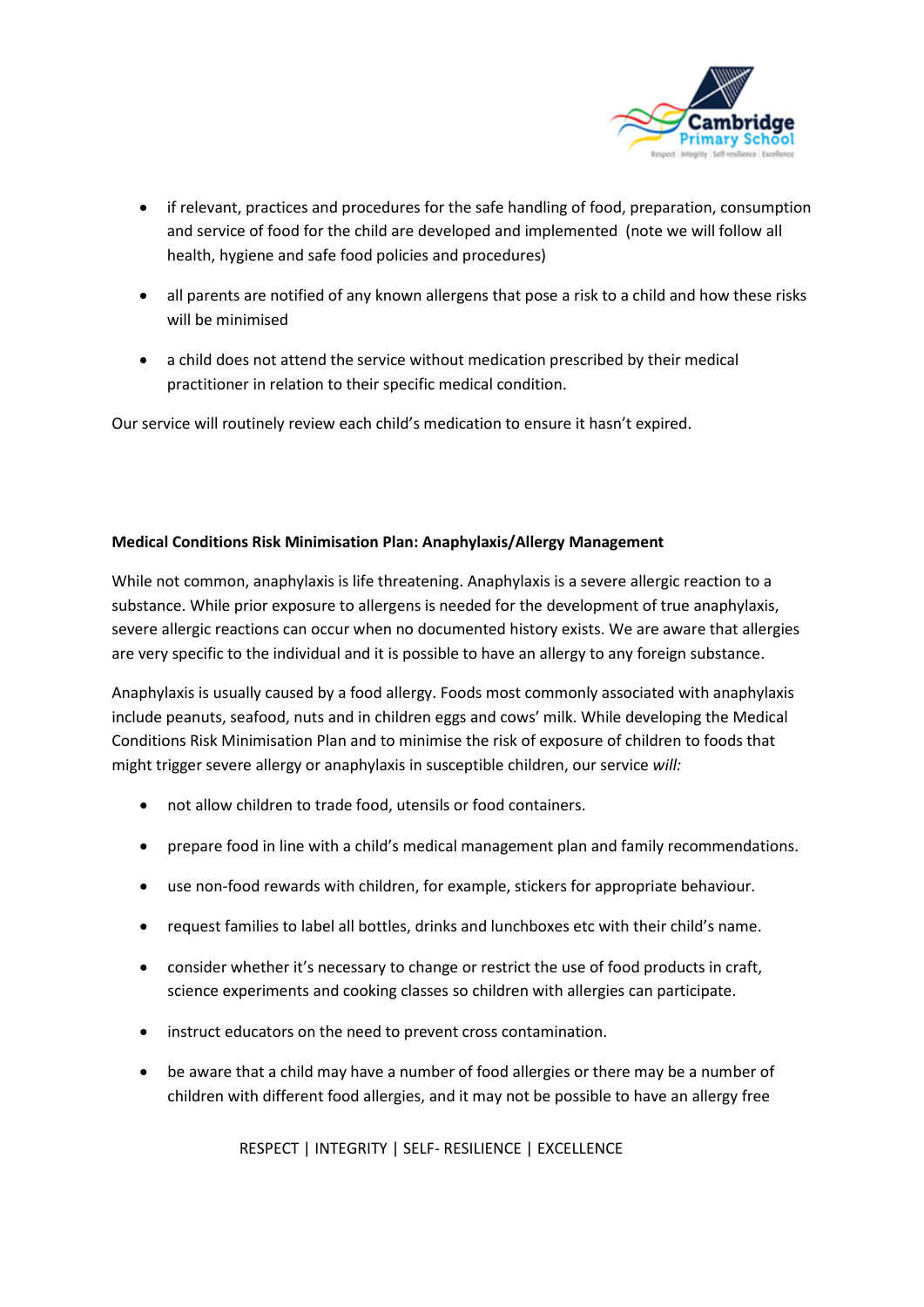

policy for all those foods involved. Nut allergy is the most likely to cause severe reaction and will take precedence.

- if appropriate, seat a child with allergies at a different table if food is being served that he/she is allergic to. This will always be done in a sensitive manner so that the child does not feel excluded.
- hold non-allergic babies when they drink formula/milk or there is a child diagnosed at risk of anaphylaxis from a milk allergy.
- instruct food preparation staff and volunteers about measures necessary to prevent cross contamination between foods during the handling, preparation and serving of food, such as careful cleaning of food preparation areas and utensils.
- closely supervise all children at meal and snack times and ensure food is eaten in specified areas. To minimise risk children will not be permitted to 'wander around' the service with food.
- consult risk minimisation plans when making food purchases and planning menus.

While developing the Medical Conditions Risk Minimisation Plan and to minimise the risk of exposure of children to foods that might trigger severe allergy or anaphylaxis in susceptible children, our service *may:*

- request all parents not to send food with their children that contain highly allergenic elements even if their child does not have an allergy by, for example, placing a sign in the foyer or near the front door reminding families about this.
- where a child is known to have a severe allergy or anaphylaxis to a particular food, the service will have a "allergy-awareness policy" for that food e.g. an "Allergy-Aware (Nut) Policy" which would exclude children or other individuals visiting the service from bringing any foods or products containing nuts or nut material such as :
	- o peanuts, brazil nuts, cashew nuts, hazelnuts, almonds, pecan nuts
	- o any other type of tree or ground nuts, peanut oil or other nut based oil or cooking product, peanut or any nut sauce, peanut butter, hazelnut spread, marzipan
	- o any other food which contains nuts such as chocolates, sweets, lollies, nougat, ice creams, cakes, biscuits, bread, drinks, satays, pre-prepared Asian or vegetarian foods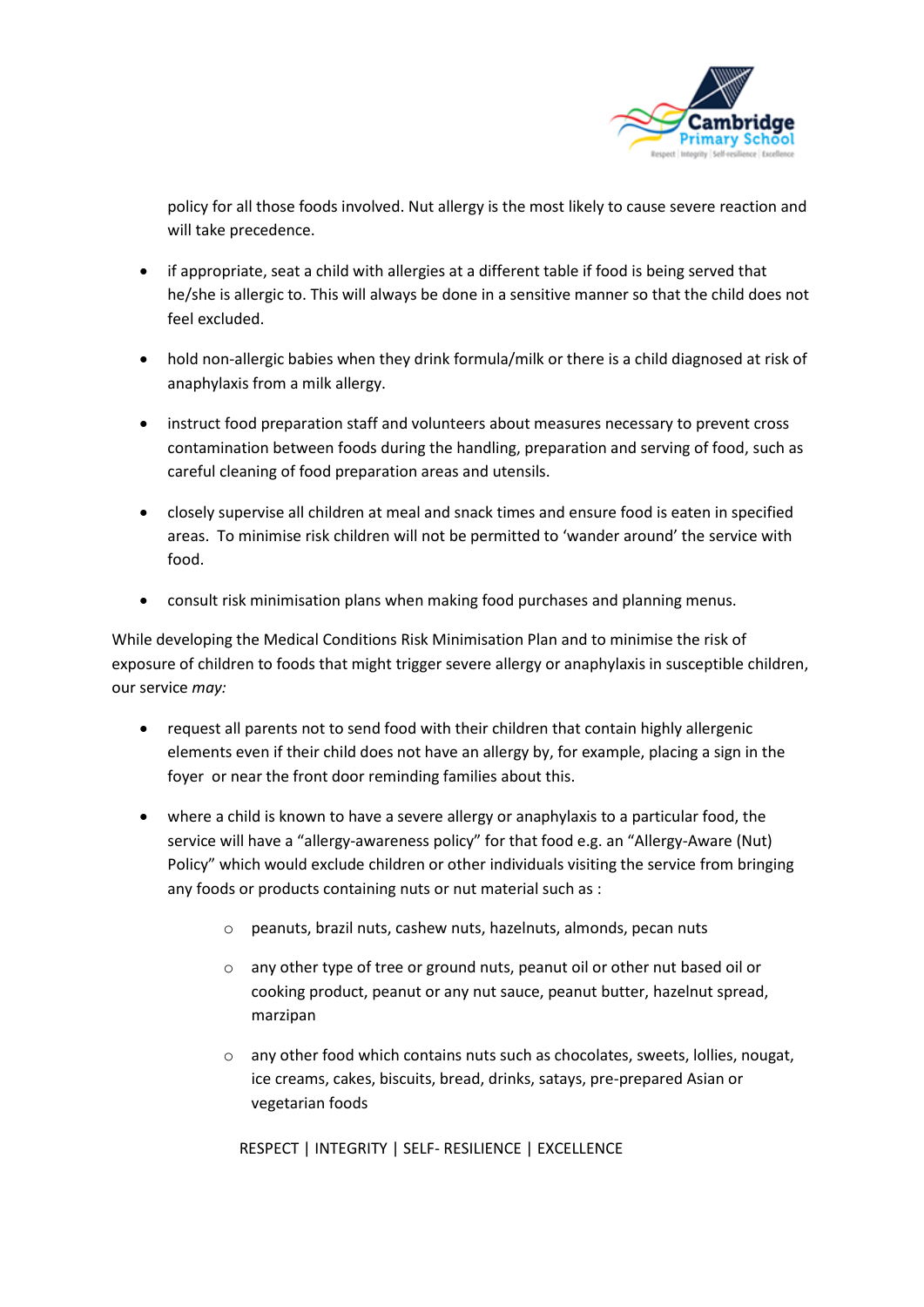

- $\circ$  foods with spices and seeds such as mustard, poppy, wheat and sesame seeds
- o cosmetics, massage oils, body lotions, shampoos and creams such as Arachis oil that contain nut material.

Allergic reactions and anaphylaxis are also commonly caused by:

- o all types of animals, insects, spiders and reptiles.
- o all drugs and medications, especially antibiotics and vaccines.
- o many homeopathic, naturopathic and vitamin preparations.
- o many species of plants, especially those with thorns and stings.
- o latex and rubber products.
- o Band-Aids, Elastoplast and products containing rubber based adhesives.

Our service will ensure that creams and sunscreen used on allergic children are approved by their parent.

Risk minimisation practices will be carried out to ensure that the service is to the best of our ability providing an environment that will not trigger an anaphylactic reaction. These practices will be documented and reflected upon, and potential risks reduced if possible.

The service will display an Australasian Society of Clinical Immunology and Allergy inc (ASCIA) generic poster called Action Plan for Anaphylaxis in a key location at the service, for example, in the children's room, the staff room or near the medication cabinet <http://www.allergy.org.au/content/view/10/3/#r1>

Our service will ensure that the auto-injection device kit is stored in a location that is known to all staff, including relief staff, easily accessible to adults (not locked away), inaccessible to children, and away from direct sources of heat.

Educators should be on the lookout for symptoms of an allergic reaction as they need to act rapidly if they do occur. If a child is displaying symptoms of an anaphylactic reaction our service will:

- call an ambulance immediately by dialling 000
- RESPECT | INTEGRITY | SELF- RESILIENCE | EXCELLENCE • ensure the first aid trained educator/educator with approved anaphylaxis management training provides appropriate first aid which may include the injection of an auto immune device EpiPen® in line with the steps outlined by the Australian Society of Clinical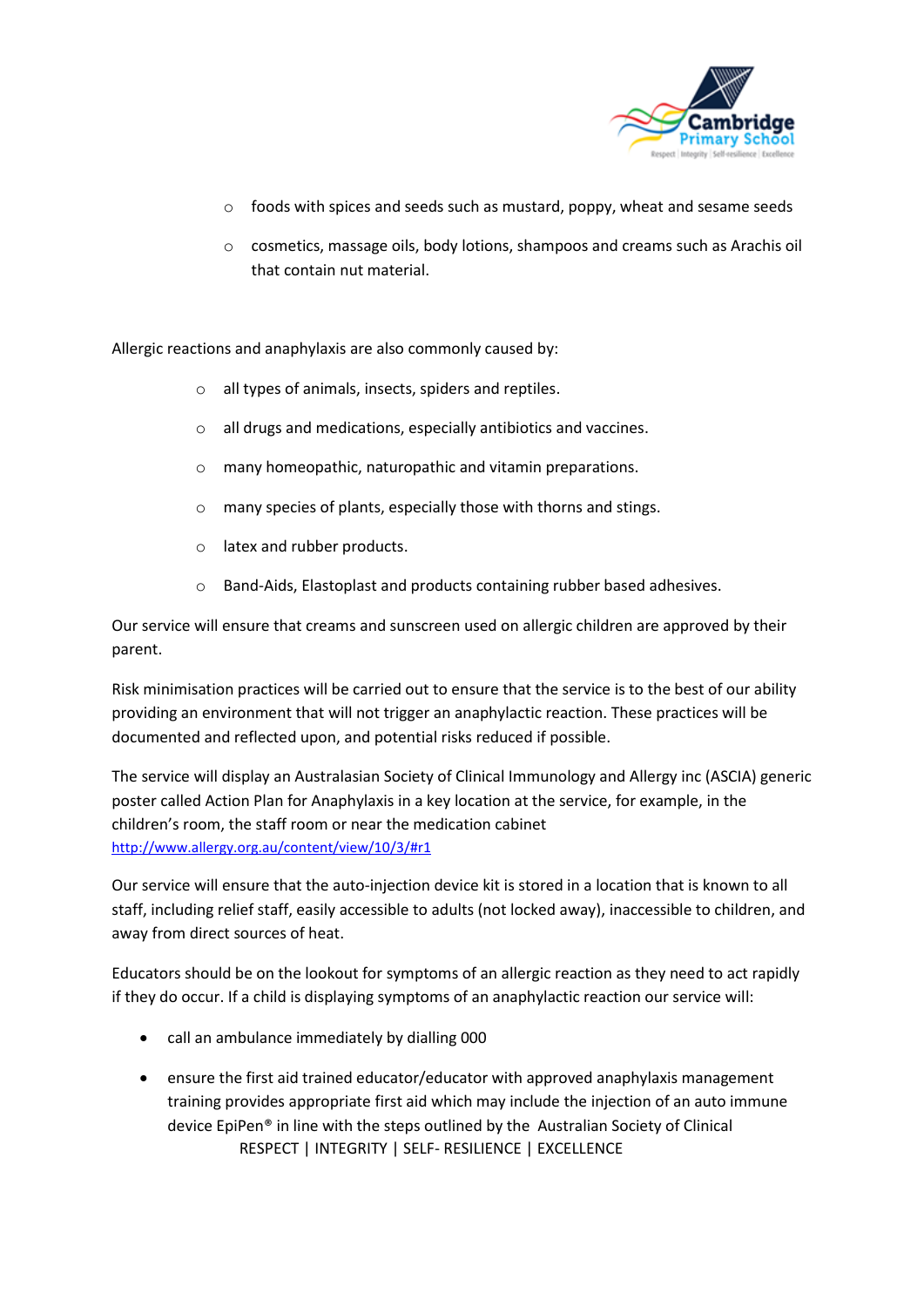

Immunology and Allergy [http://allergy.org.au/health-professionals/anaphylaxis](http://allergy.org.au/health-professionals/anaphylaxis-resources/ascia-action-plan-for-anaphylaxis)[resources/ascia-action-plan-for-anaphylaxis](http://allergy.org.au/health-professionals/anaphylaxis-resources/ascia-action-plan-for-anaphylaxis) and CPR if the child stops breathing.

• contact the parent/guardian or the person to be notified in the event of illness if the parent/guardian cannot be contacted.

Note that the regulator has a draft anaphylaxis Model Policy at <http://www.education.vic.gov.au/ecsmanagement/educareservices/anaphylaxis.htm>

#### **Medical Conditions Risk Minimisation Plan: Asthma Management**

Asthma is a chronic lung disease that inflames and narrows the airways. While developing the Medical Conditions Risk Minimisation Plan our service will implement procedures where possible to minimise the exposure of susceptible children to the common triggers which can cause an asthma attack. These triggers may include:

- dust and pollution
- inhaled allergens, for example mould, pollen, pet hair
- changes in temperature and weather, heating and air conditioning
- activity and exercise

Risk minimisation practices will be carried out to ensure that the service is to the best of our ability providing an environment that will not trigger an asthmatic reaction. These practices will be documented and reflected upon, and potential risks reduced if possible.

The service will display an Asthma chart in a key location at the service, for example, in the children's room, the staff room or near the medication cabinet.

An asthma attack can become life threatening if not treated properly. If a child is displaying asthma symptoms, our service will:

- ensure a first aid trained educator/educator with approved asthma management training immediately attends to the child. If the procedures outlined in the child's medical management plan do not alleviate the asthma symptoms, or the child does not have a medical management plan, the educator will provide appropriate first aid, which may include the steps outlined by Asthma Australia as follows:
	- 1. Sit the child upright

 RESPECT | INTEGRITY | SELF- RESILIENCE | EXCELLENCE • Stay with the child and be calm and reassuring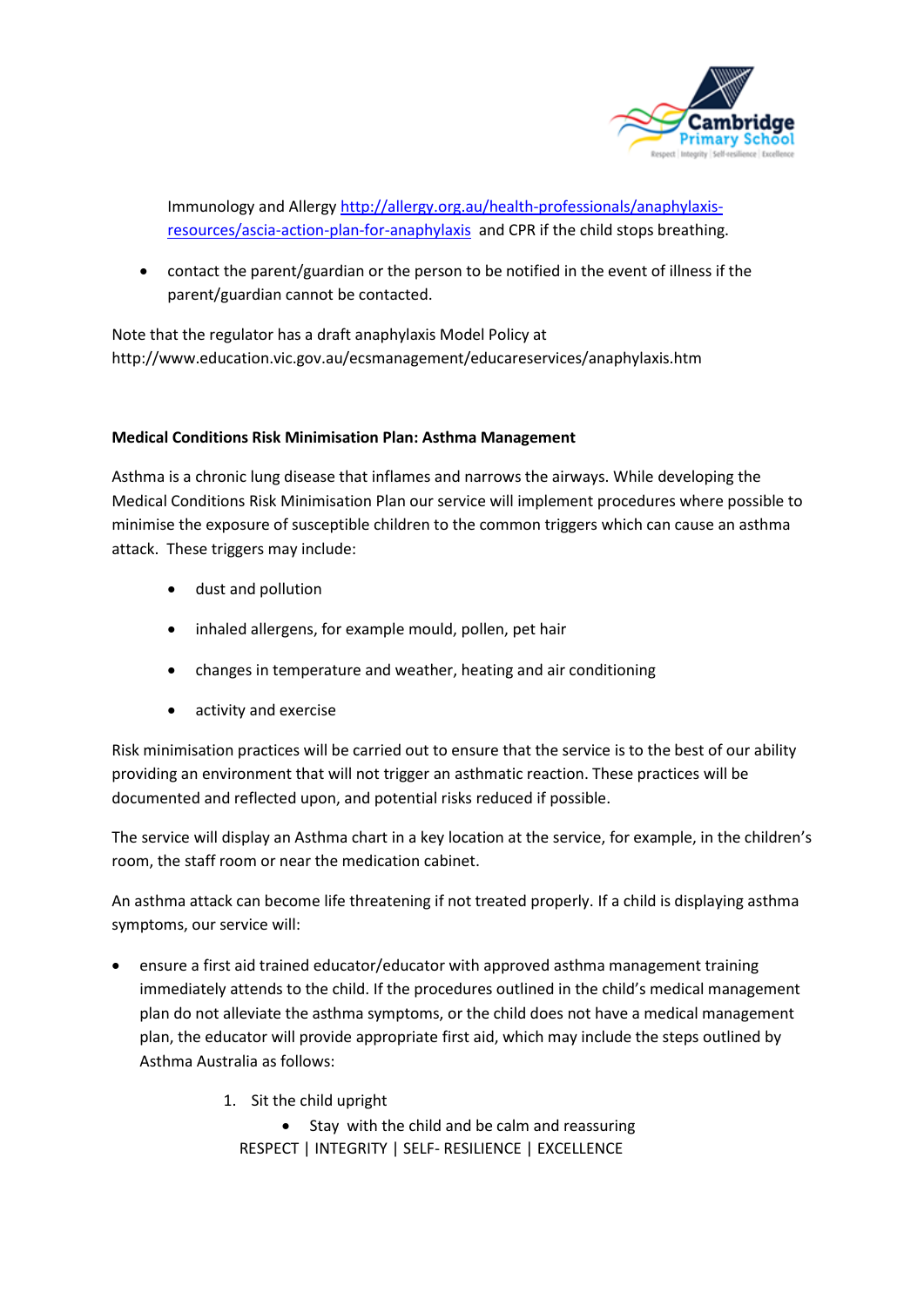

- 2. Give 4 puffs of blue reliever puffer medication
	- Use a spacer if there is one
	- Shake puffer
	- Put 1 puff into spacer
	- Take 4 breaths from spacer
	- Repeat until 4 puffs have been taken

Shake, 1 puff, 4 breaths

- 3. Wait 4 minutes
	- If there is no improvement, give 4 more puffs as above
- 4. If there is still no improvement call emergency assistance 000
	- Keep giving 4 puffs every 4 minutes until emergency assistance arrives
- contact the child's parent or authorised contact where the parent cannot be reached

The service will ensure that an Emergency Asthma First Aid Kit is stored in a location that is known to all staff, including relief staff, easily accessible to adults (not locked away), inaccessible to children, and at room temperature in dry areas. An Emergency Asthma First Aid kit should contain:

- Blue or grey reliever puffer
- At least 2 spacer devices that are compatible with the puffer
- At least 2 face masks compatible with the spacer for use by children under 5

Spacers and masks can only be used by one person. That person can re-use the spacer or mask but it cannot be used by anyone else. We will ensure the child's name is written on the spacer and mask when it is used.

#### **Medical Conditions Risk Minimisation Plan: Diabetes**

Diabetes is a chronic condition where the levels of glucose (sugar) in the blood are too high. Glucose levels are normally regulated by the hormone insulin.

The most common form of diabetes in children is type 1. The body's immune system attacks the insulin producing cells so insulin can no longer be made. People with type 1 diabetes need to have insulin daily and test their blood glucose several times a day, follow a healthy eating plan and participate in regular physical activity.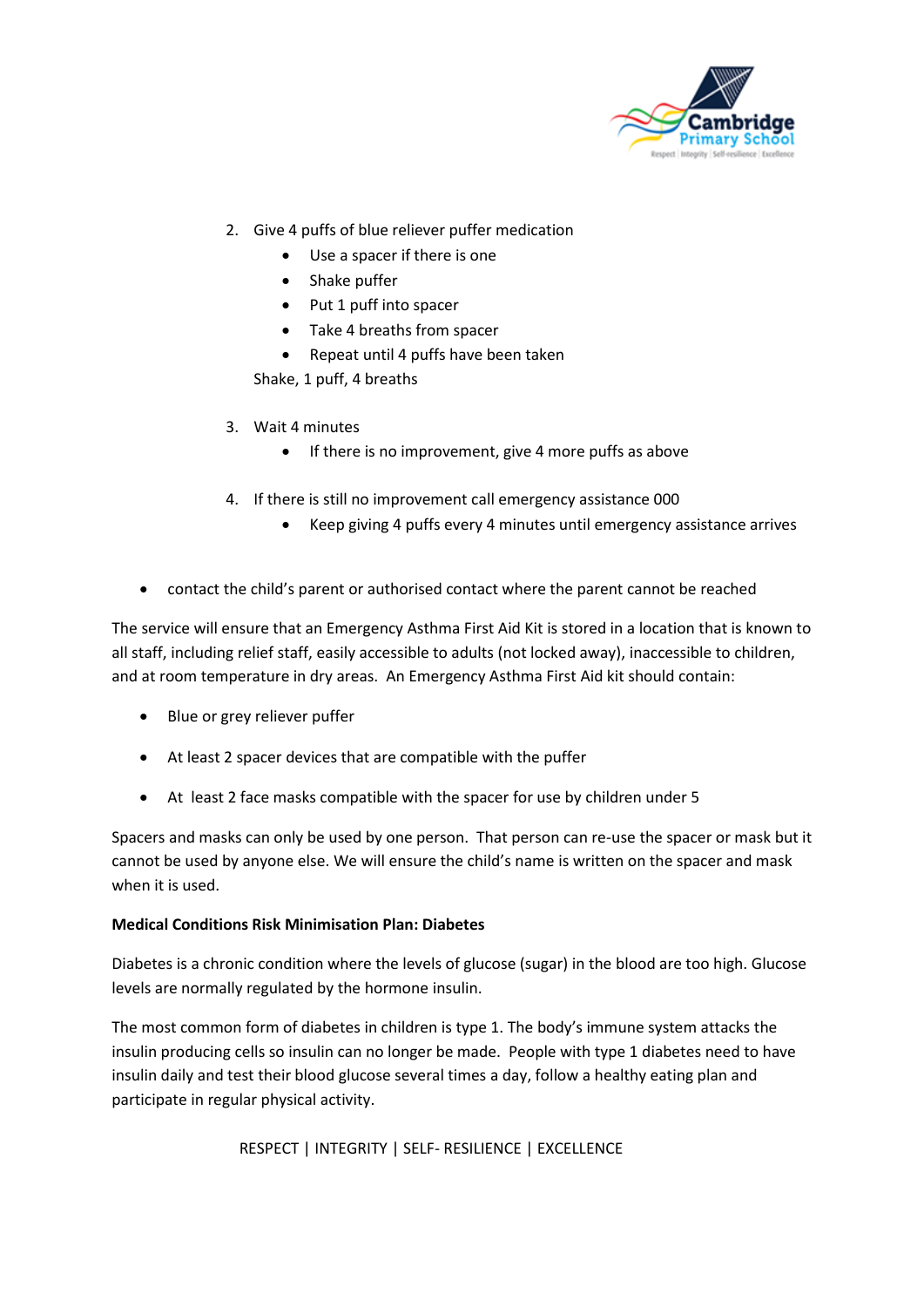

Se[e http://www.diabeteskidsandteens.com.au/whatisdiabetes.html](http://www.diabeteskidsandteens.com.au/whatisdiabetes.html) for an online presentation for children explaining how diabetes affects the body.

Type 2 diabetes is managed by regular physical activity and healthy eating. Over time type 2 diabetics may also require insulin.

While developing the Medical Conditions Risk Minimisation Plan our service will implement procedures where possible to ensure children with diabetes do not suffer any adverse effects from their condition while at the service. These include ensuring they do not suffer from hypoglycaemia (have a "hypo") which occurs when blood sugar levels are too low. Things that can cause a "hypo" include:

- A delayed or missed meal, or a meal with too little carbohydrate
- Extra strenuous or unplanned physical activity
- Too much insulin or medication for diabetes
- Vomiting

Children with Type 1 diabetes may also need to limit their intake of sweet foods. Our service will ensure information about the child's diet including the types and amounts of appropriate foods is part of the child's Medical Management Plan and that this is used to develop the Risk Minimisation Plan.

Our service will ensure our first aid trained educator is trained in the use of the insulin injection device (syringes, pens, pumps) used by children at our service with diabetes.

If a child is displaying symptoms of a "hypo" our service will:

- $\circ$  ensure the first aid trained educator provides immediate first aid which will be outlined in the child's medical management plan and may include giving the child some quick acting and easily consumed carbohydrate.
- o call an ambulance by dialling 000 if the child does not respond to the first aid and CPR if the child stops breathing.
- $\circ$  contact the parent/guardian or the person to be notified in the event of illness if the parent/guardian cannot be contacted.

#### **Educator Training and Qualifications**

Our service will ensure that at least one educator attending the service:

• holds a current approved first aid qualification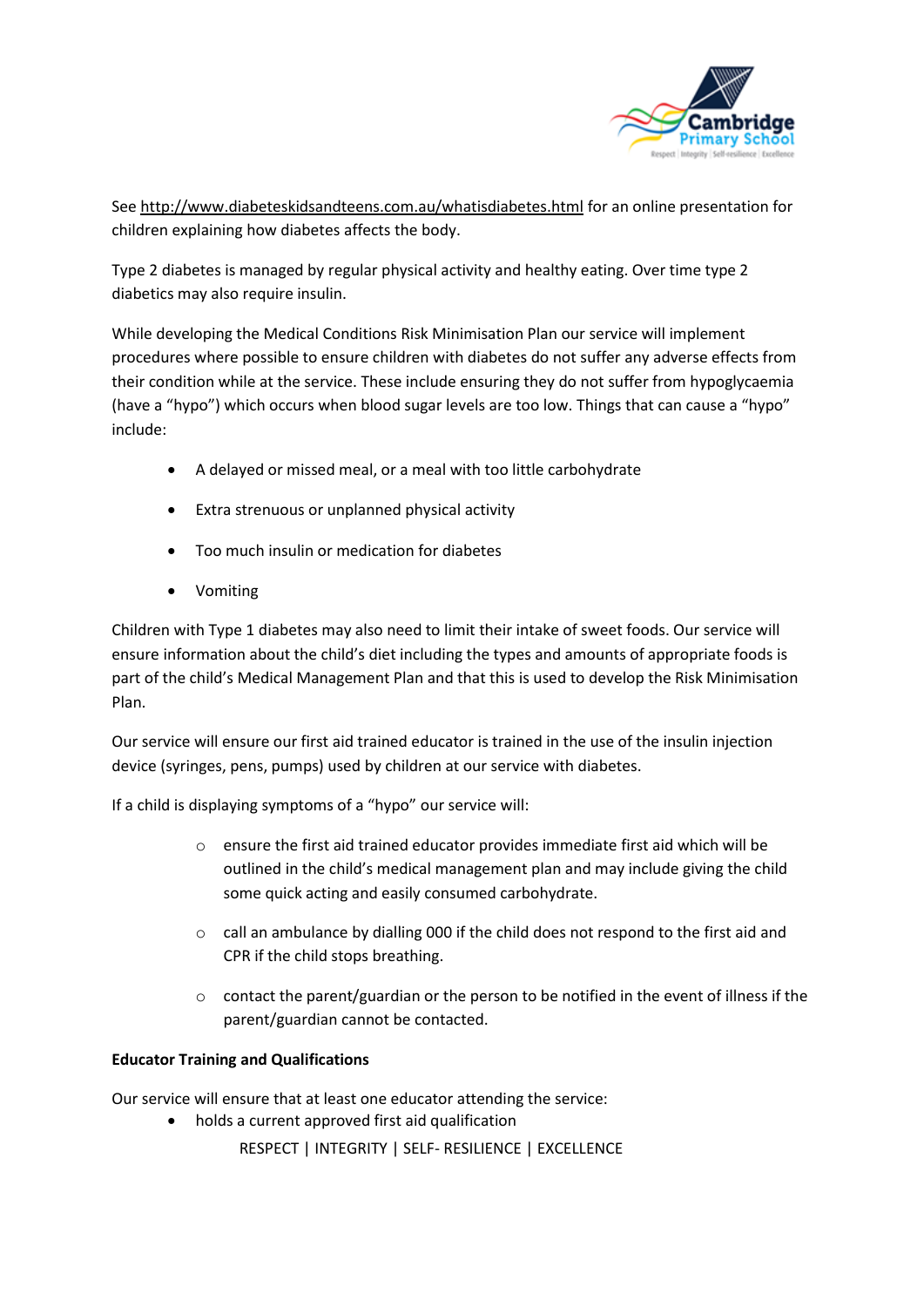

- has undertaken current approved anaphylaxis management training and
- has undertaken current approved emergency asthma management training (required from 1 January 2013).

Our staffing Arrangements Policy has more details about educator training and qualifications in this area.

Educators in our service recognise how serious anaphylaxis is and will undertake steps to minimise the possibility of occurrence. The service will maintain the following in relation to educator qualifications for anaphylaxis:

- o all educators in all services whether or not they have a child diagnosed at risk of anaphylaxis undertakes training in the administration of the adrenaline auto-injection device and cardio- pulmonary resuscitation every 12 months.
- o Practice using adrenaline auto-injection devices with the Anaphylaxis Resource Kits provided by the Victorian regulator will be undertaken regularly, preferably quarterly, and recorded. The kit will be stored separately to a child's medication to ensure that there is no confusion.

#### **Supervised Self-Administration of Medication by Children over Preschool Age**

- The service permits children over preschool age to self-administer medication.
- Educators must supervise the child during this process. To promote consistency and ensure the welfare of all children using the service, educators will ensure each child follows all administration of medication, health and hygiene policies and procedures.
- The self-administration of medication must be negotiated with, and approved by the child's parents. This information will be detailed in the child's Medical Management Plan and the Medical Conditions Risk Minimisation Plan if appropriate, and the location of the child's medication for self-administration must also be noted and made available to educators.
- The service will record all instances of supervised self-administration of medication as per the Administration of Medication Policy.

### **Sources**

**Education and Care Services National Regulations 2011 National Quality Standard My Time, Our Place Framework for School Age Care Asthma Australia**